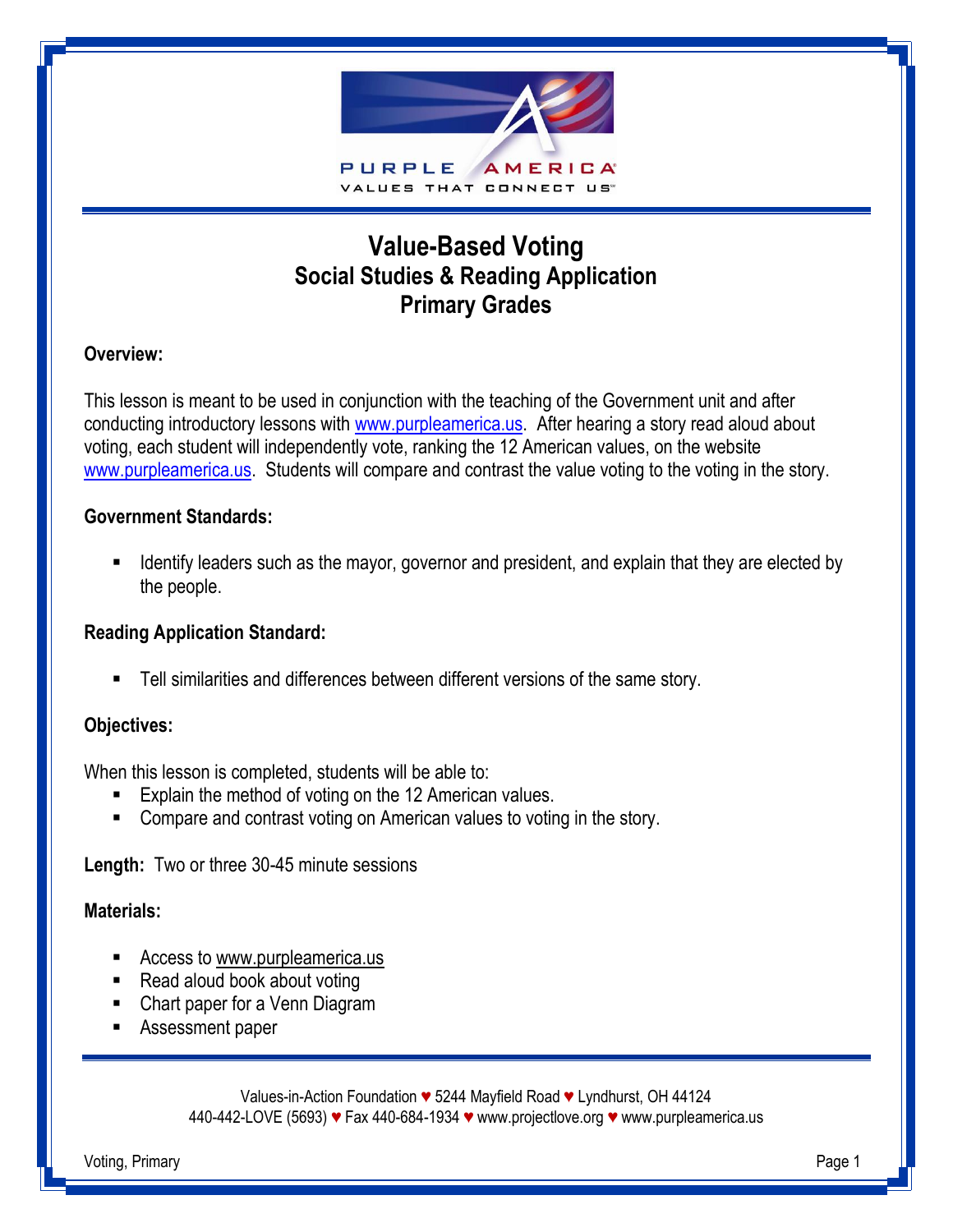# **Application:**

- 1. Discuss and review recent lessons about government.
- 2. Talk about experiences of voting and any pertinent upcoming elections.
- 3. Read the voting story aloud to the class and discuss.
- 4. On the board, list the method of voting, the candidates, the process, and the outcome.
- 5. Model how to vote for American values on [www.purpleamerica.us.](http://www.purpleamerica.us/) Review the meaning of each value.
- 6. Allow time for students to independently vote on the 12 American values. Take the students to the computer lab or set up a rotation schedule. Parent volunteers are another option for support of this activity.
- 7. After every student has voted, discuss and list the method of voting, the candidates, the process, and the outcome.
- 8. Using a large Venn diagram, compare and contrast the two voting situations.

#### **Assessments:**

Use the worksheet below to assess each student's understanding of voting.

Values-in-Action Foundation *♥* 5244 Mayfield Road *♥* Lyndhurst, OH 44124 440-442-LOVE (5693) *♥* Fax 440-684-1934 *♥* www.projectlove.org *♥* www.purpleamerica.us

Voting, Primary Page 2